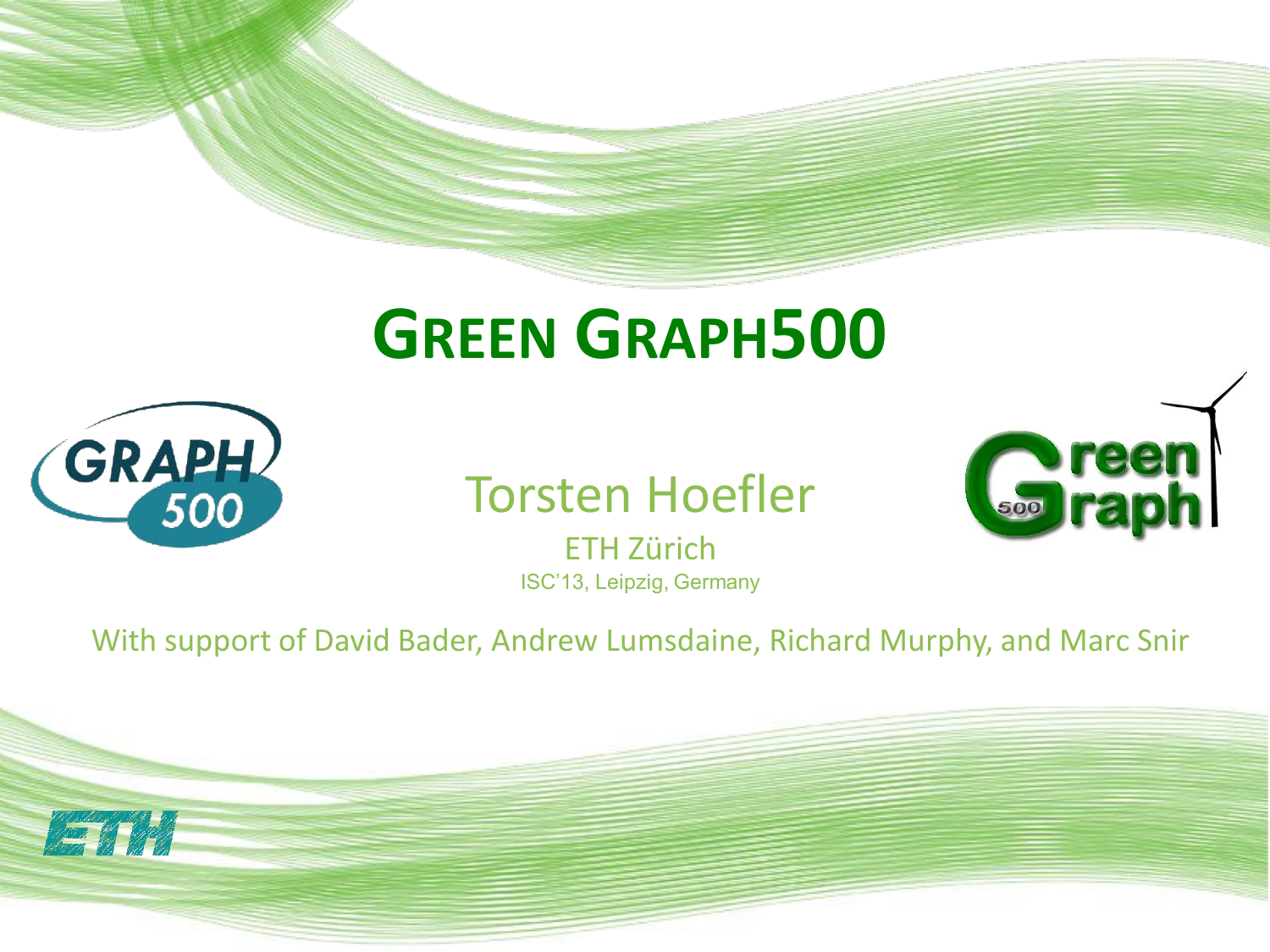### **THE GREEN GRAPH500 LIST**

- **In close collaboration with** Graph500 (same rules)
	- Will have a separate list and separate awards
	- http://green.graph500.org/
- **Measurement techniques compatible with** established practice and Green500
	- **Allows comparisons and cross-analyses**
	- Only real measurements, no TDP etc.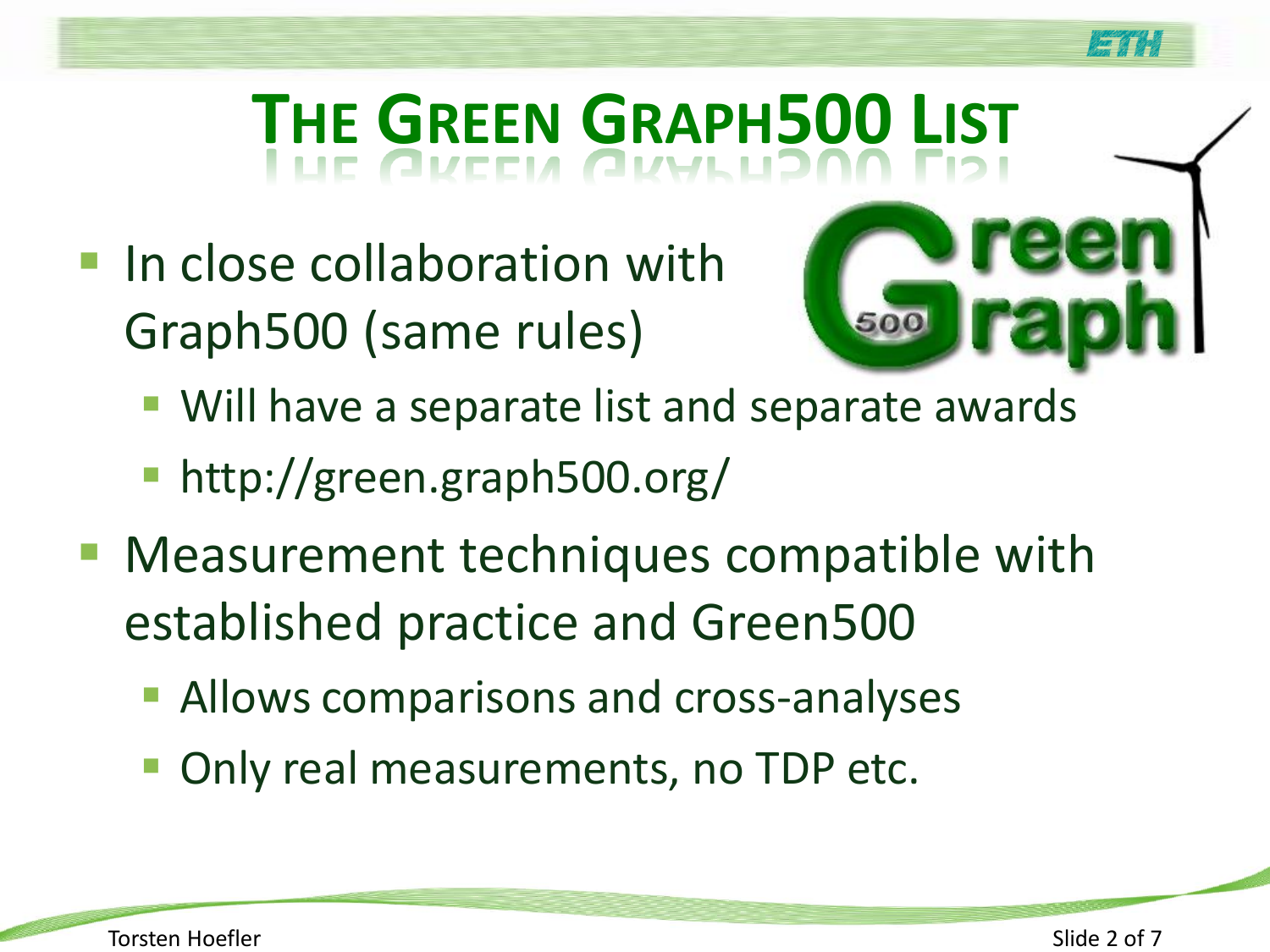#### **RECEIVED SUBMISSIONS**



Torsten Hoefler Slide 3 of 7

魔事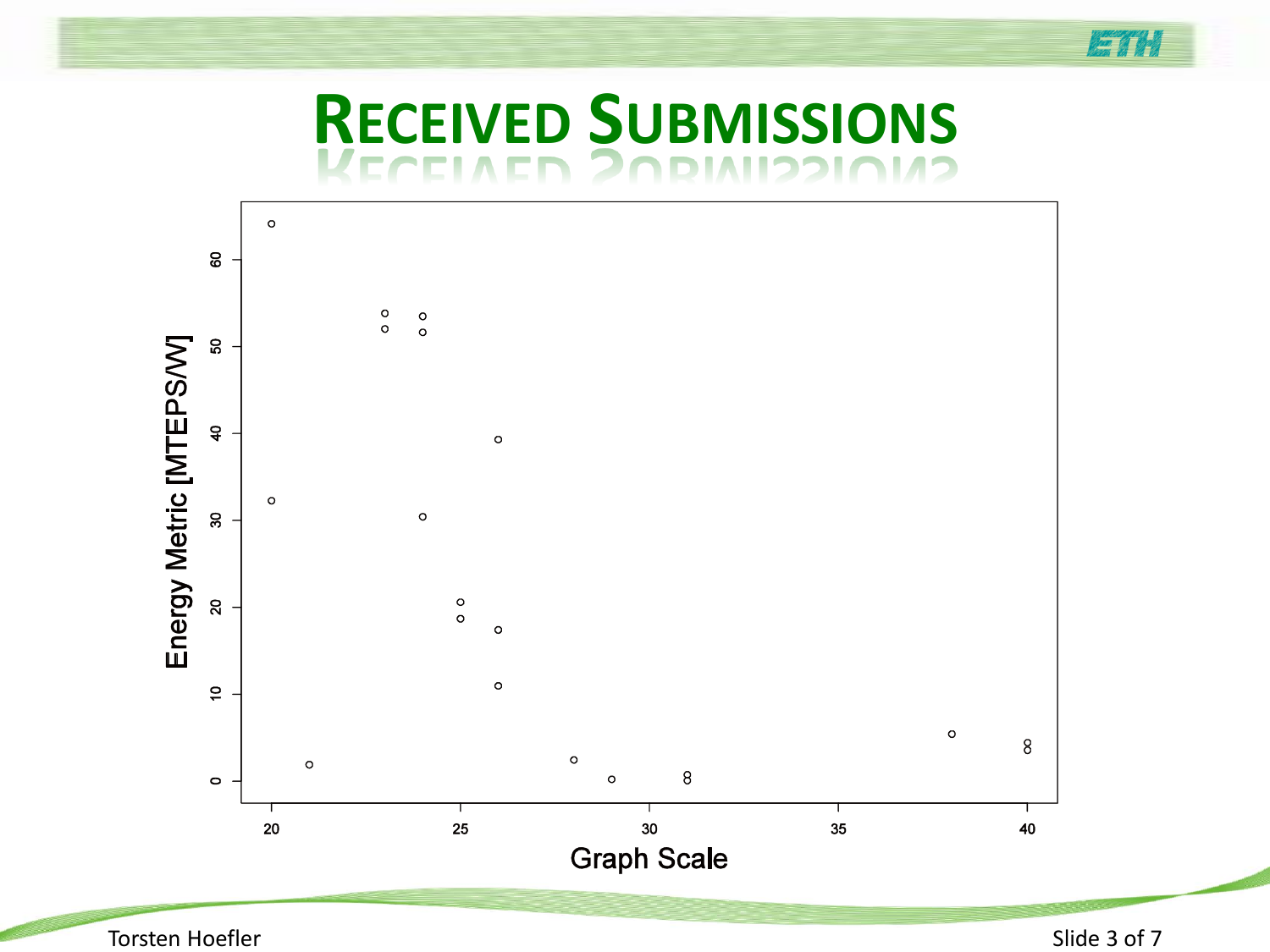#### **RECEIVED SUBMISSIONS**

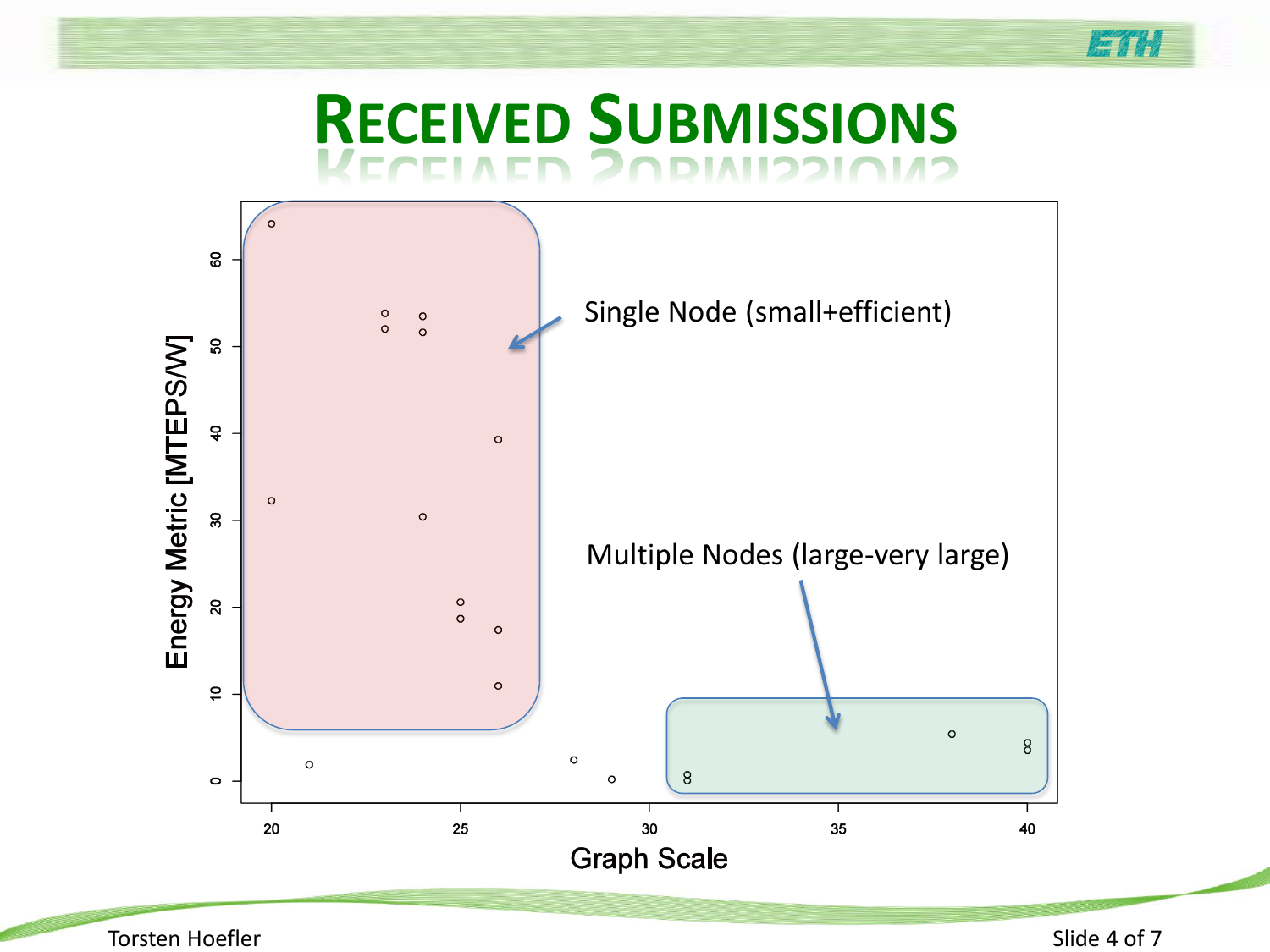# **A NATURAL SPLIT**

- **Small Data vs. Big Data** 
	- **Fundamentally different categories**
	- **Often: single node vs. multiple nodes** 
		- **Or: in cache vs. in memory?**
		- Or: in registers???
- Graph500 doesn't limit the "minimal submission" (yet)
	- Median of Graph500 scales
	- **June 2013 list: Scale 31**





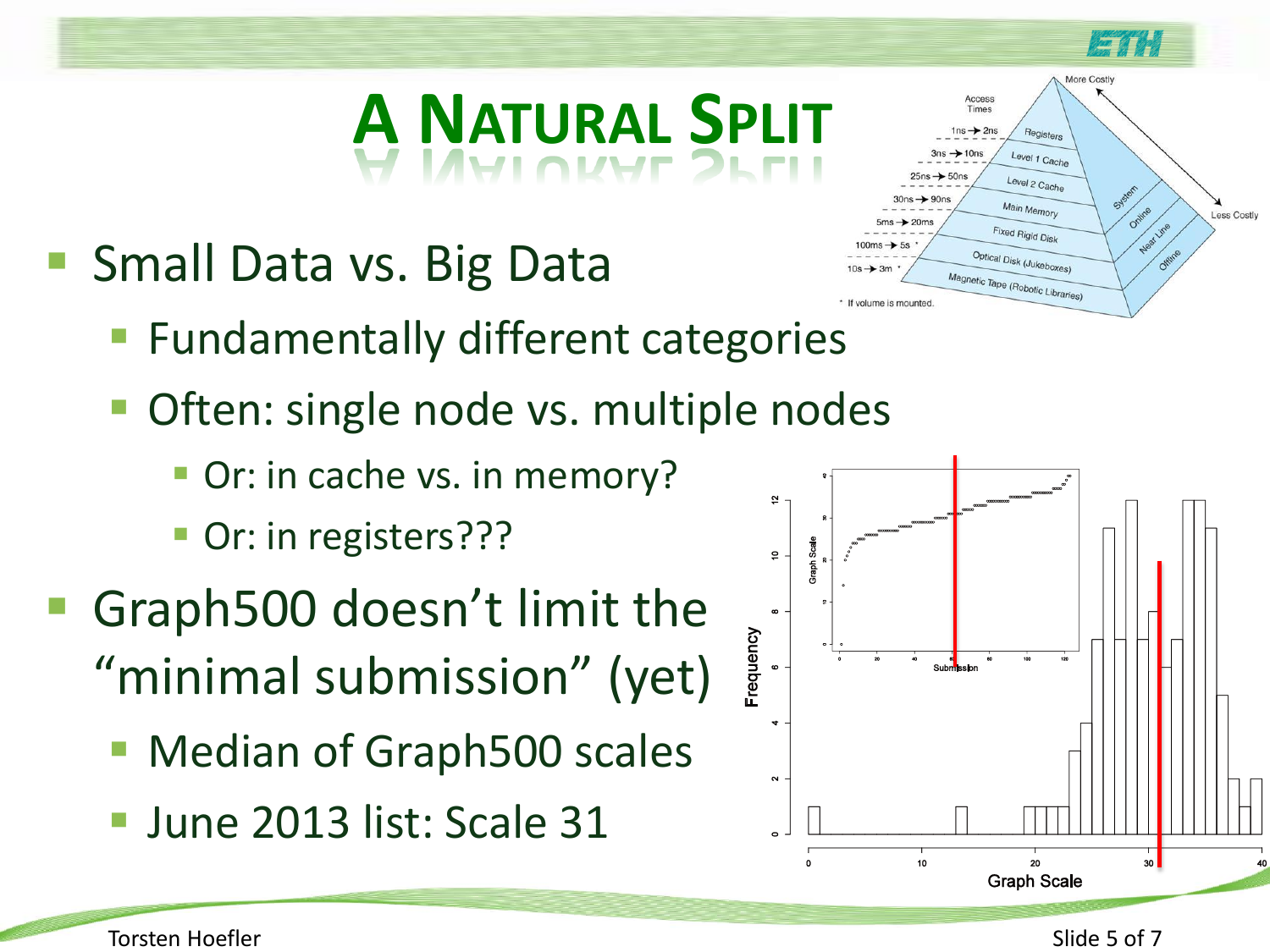#### **THE SMALL DATA LIST**

| <b>Rank</b>             | <b>MTEPS/W</b> | <b>Site</b>               | <b>Machine</b>                         | <b>G500 rank Scale</b> |    | <b>GTEPS</b> | <b>Nodes</b>   |
|-------------------------|----------------|---------------------------|----------------------------------------|------------------------|----|--------------|----------------|
| $\overline{\mathbf{1}}$ | 64.12          | Chuo<br>University        | GraphCREST-<br>Tegra                   | 132                    | 20 | 0.1538       | $\overline{1}$ |
| $\overline{\mathbf{2}}$ | 53.82          | Chuo<br><b>University</b> | <b>GraphCREST-Intel-</b><br><b>NUC</b> | 110                    | 23 | 1.0817       | $\overline{1}$ |
| $\overline{\mathbf{3}}$ | 53.47          | Chuo<br>University        | GraphCREST-Mac-<br>mini                | 90                     | 24 | 1.9410       | $\mathbf{1}$   |
| 4                       | 52.02          | Chuo<br><b>University</b> | <b>GraphCREST-</b><br>MBA13            | 105                    | 23 | 1.2276       | $\overline{1}$ |
| 5                       | 51.62          | Chuo<br>University        | GraphCREST-<br>Retina15                | 89                     | 24 | 1.9873       | $\mathbf{1}$   |
| $6\overline{6}$         | 39.29          | Changsha,<br>China        | TH-IVB-FEP/C                           |                        | 26 | 9.7440       | $\mathbf{1}$   |
| 7                       | 32.25          | Chuo<br>University        | GraphCREST-<br>NEXUS10                 | 133                    | 20 | 0.1186       | $\mathbf{1}$   |

**Konsta**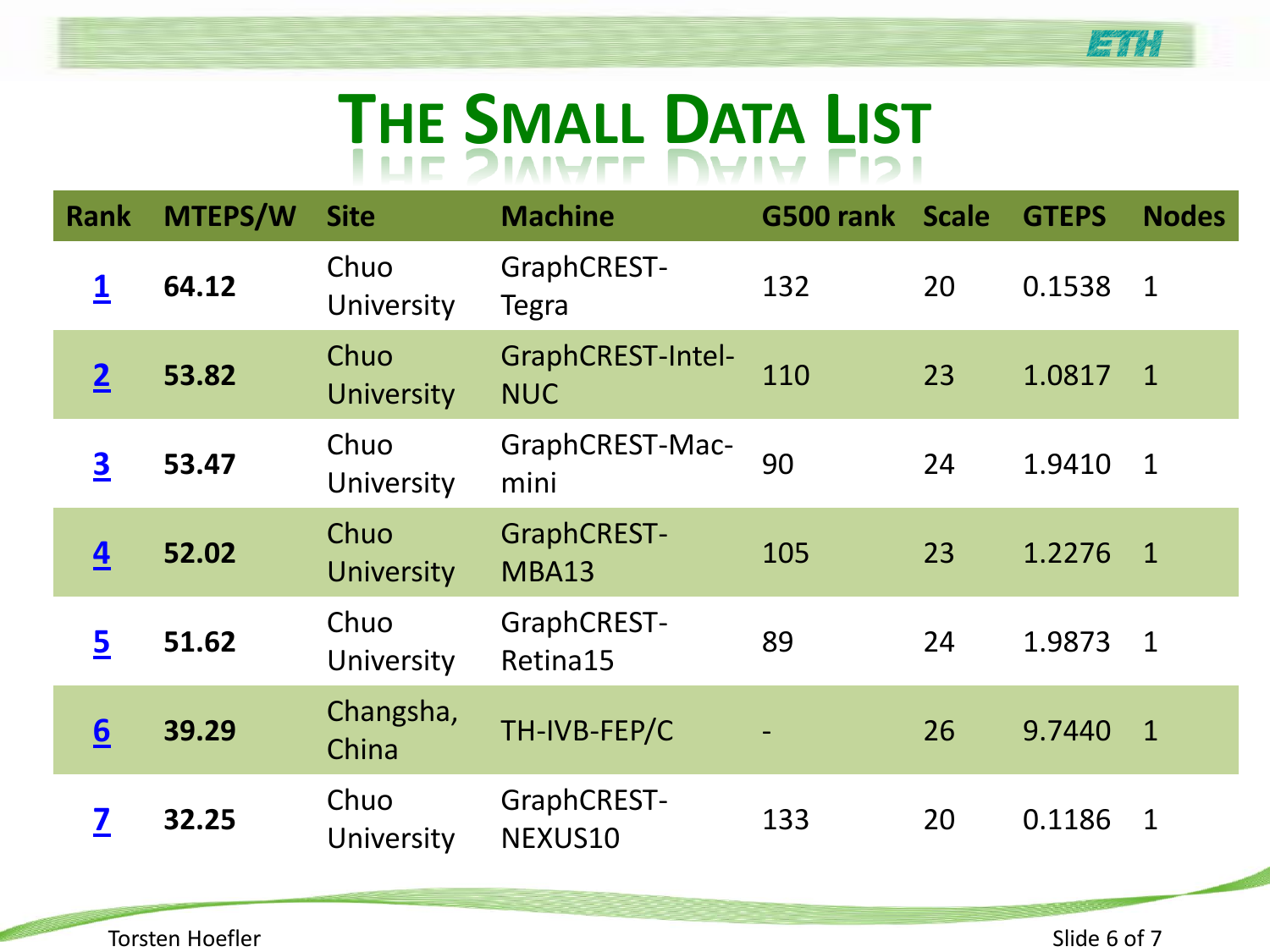### **THE BIG DATA LIST**

| Rank     | <b>MTEPS/W Site</b> |                                                                 | <b>Machine</b>     | G500 rank      | <b>Scale</b> | <b>GTEPS</b> | <b>Nodes</b> |
|----------|---------------------|-----------------------------------------------------------------|--------------------|----------------|--------------|--------------|--------------|
|          | 5.41                | Forschungszentrum<br>Juelich (FZJ)                              | <b>JUQUEEN</b>     | 3              | 38           | 5848         | 16384        |
|          | 4.42                | <b>Argonne National</b><br>Laboratory                           | DOE/SC/ANL<br>Mira | $\overline{2}$ | 40           | 14328        | 49152        |
| <u>3</u> | 3.55                | Lawrence Livermore DOE/NNSA/LLNL<br>National Laboratory Sequoia |                    |                | 40           | 15363        | 65536        |
| 4        | 0.73                | <b>Mayo Clinic</b>                                              | Grace              | 60             | 31           | 10.319       | 64           |
| <u>5</u> | 0.05                | <b>Swiss National</b><br>Supercomputing<br>Center               | Matterhorn         | 116            | 31           | 0.897        | 64           |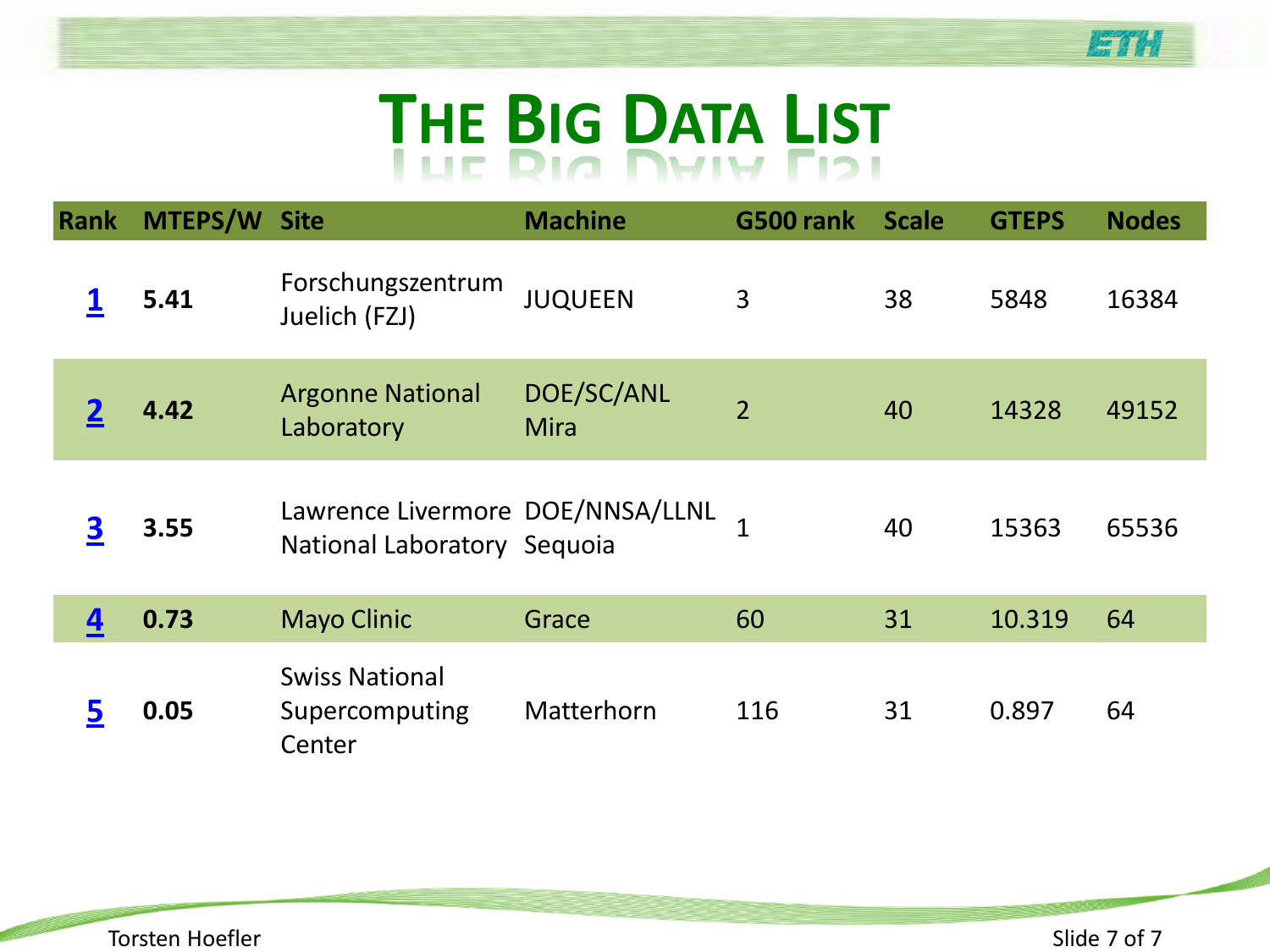## **THE FUTURE OF THE LIST**

- **Next list: Nov. 2013** 
	- Submission deadline: aligned with Graph500
- **Submission details:** 
	- **Through Graph500, provide output data and** energy information, or power trace
- Watch<http://green.graph500.org/>
- Support:
	- **Thanks to David Bader, Andrew Lumsdaine, Richard** Murphy, and Marc Snir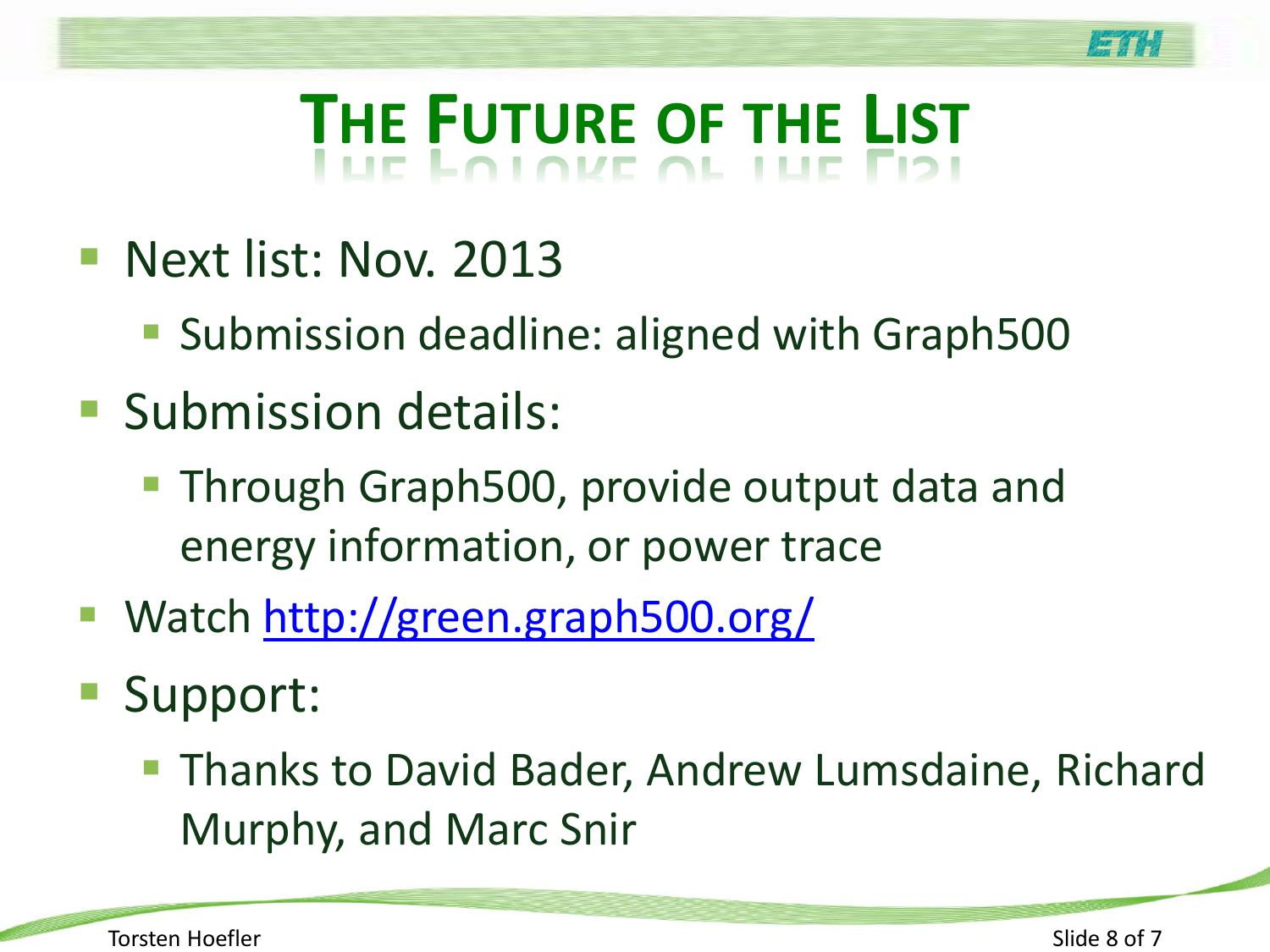



**Box of the**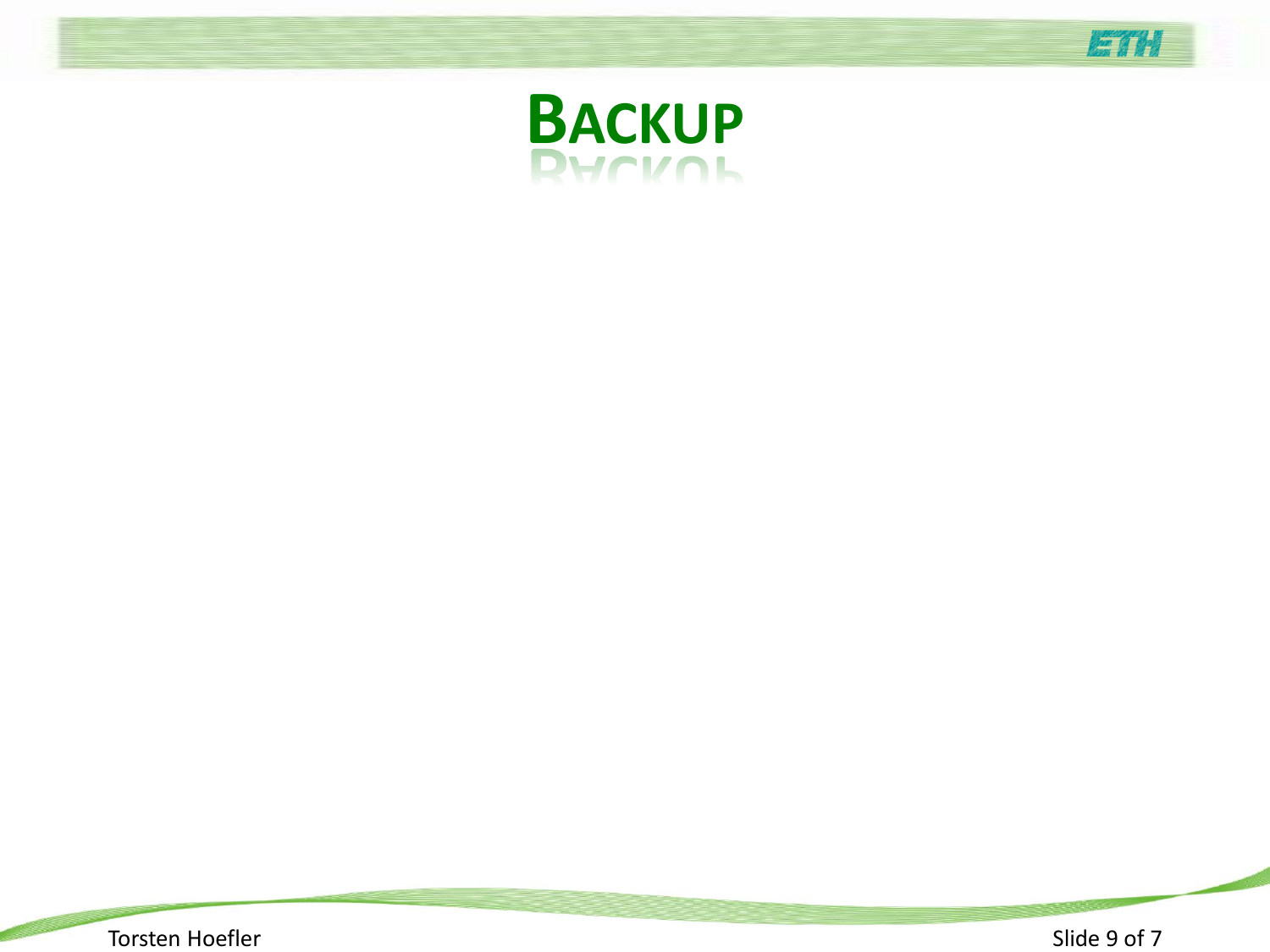

- Big Data analysis may dominate datacenter cost
	- **Encourage vendors to provide "greener" hardware**

Hoefler: "Energy-aware Software Development for Massive-Scale Systems", EnA-HPC Keynote 2011

Torsten Hoefler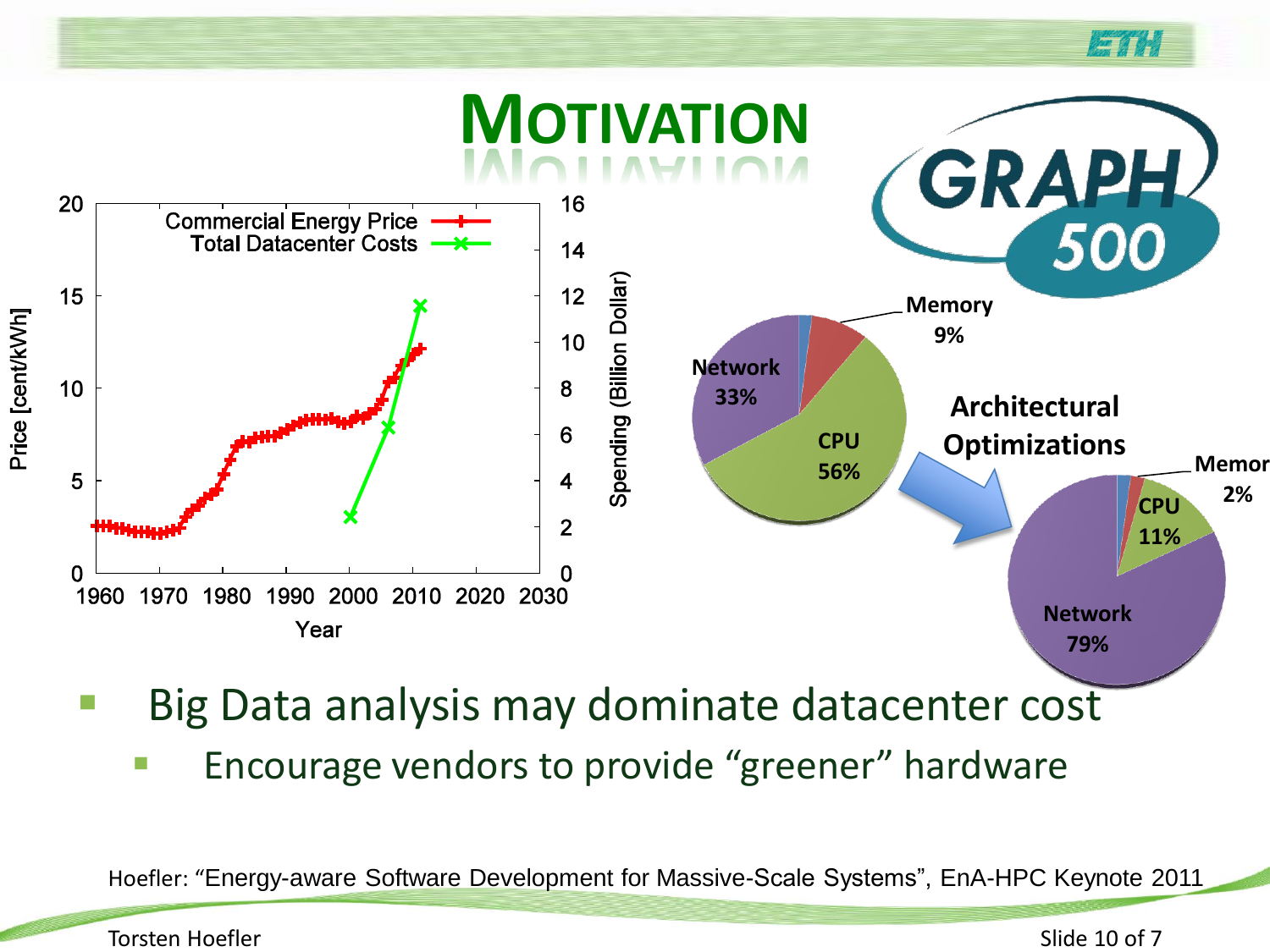# **WHY NOT JUST GREEN500?**

#### Green500 is centered around HPL

- **HPL: extremely structured, FP/Cache intensive**
- Graph500: unstructured, no good separators, (main) memory and network intensive
- Completely different optimization goals!
	- Need to be addressed by vendors!
	- **Maybe specialized** machines?

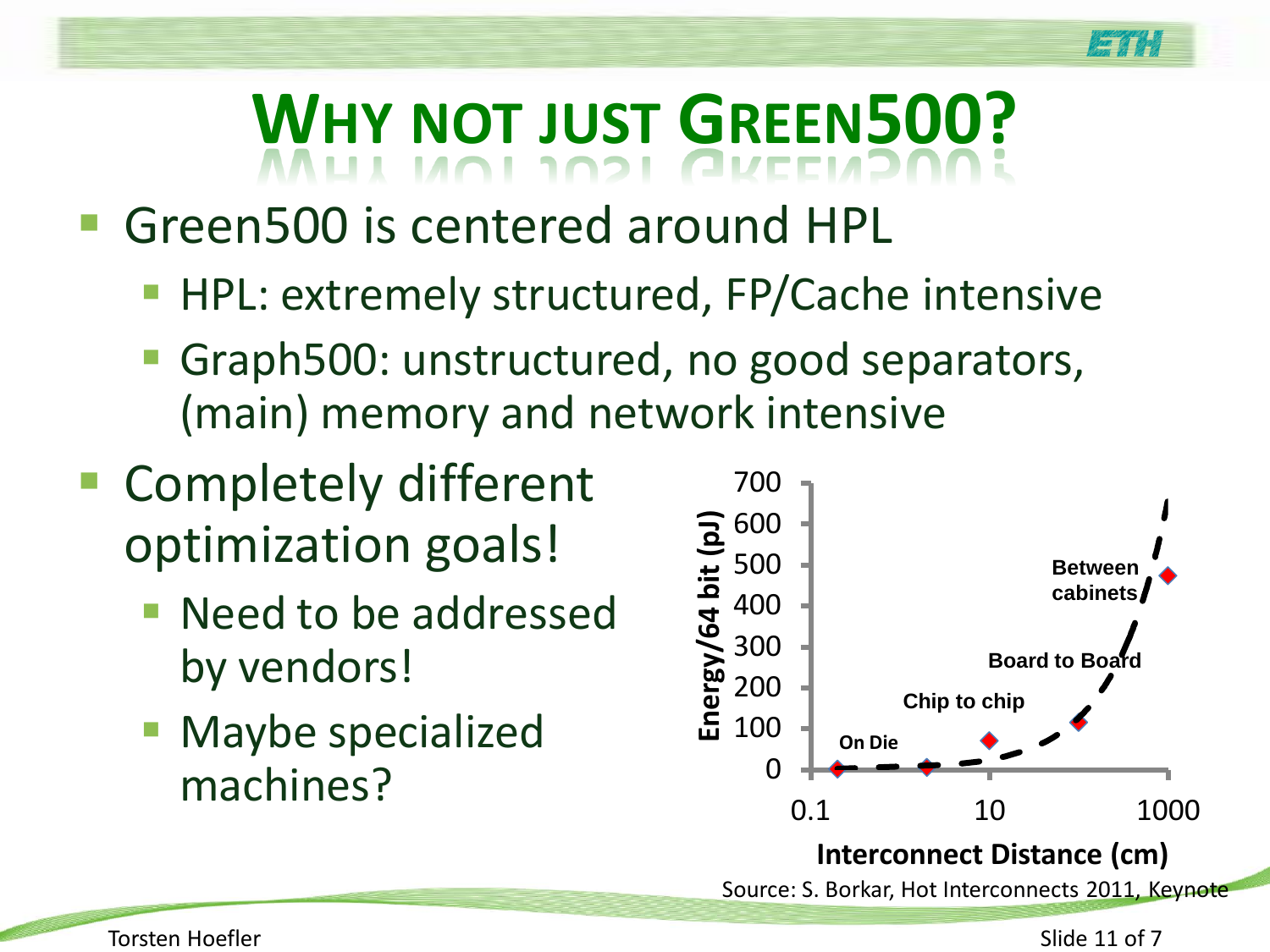#### **REAL COMPARATIVE MEASUREMENTS**